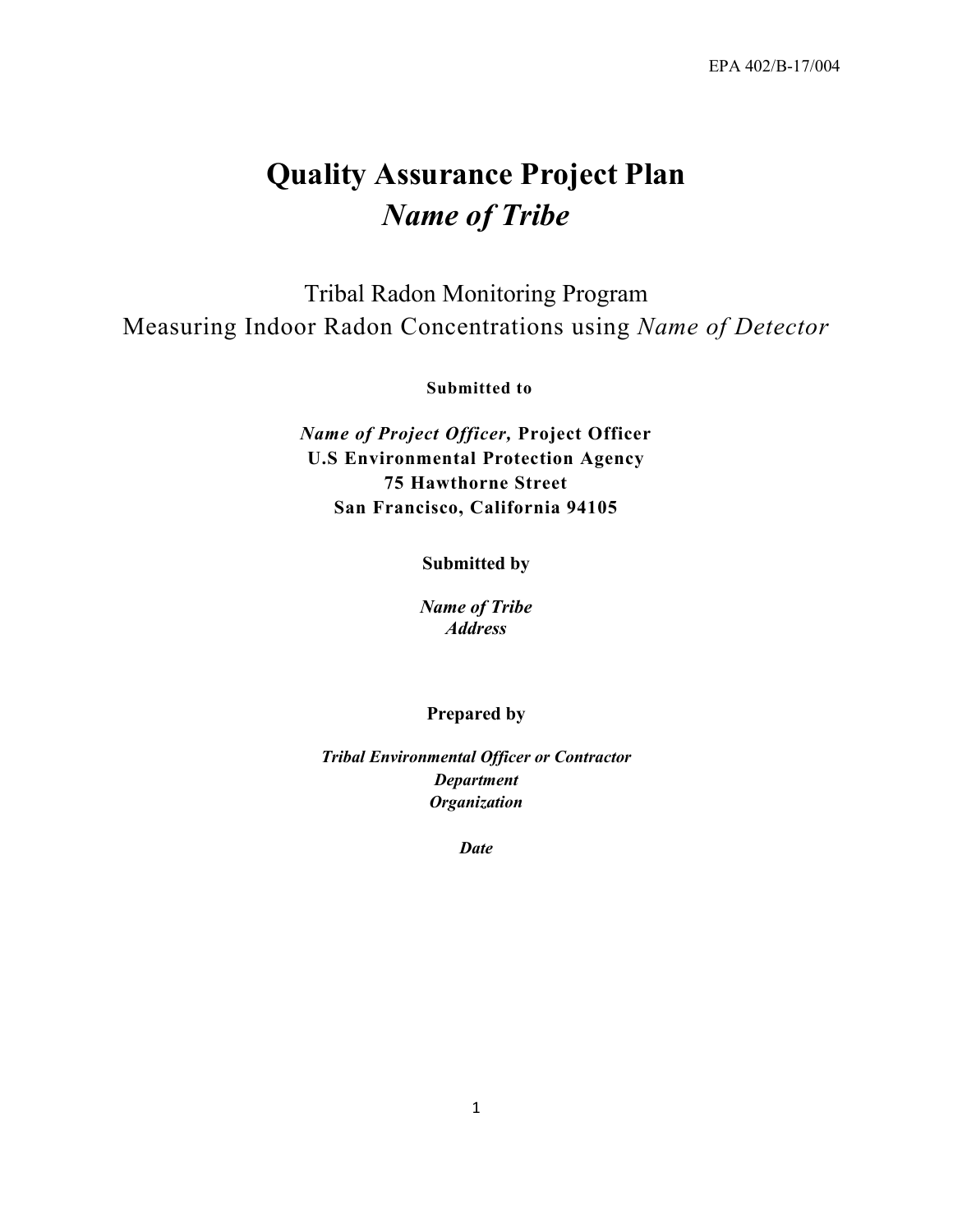| <b>Table of Contents</b>                                 | page#  |
|----------------------------------------------------------|--------|
| 1.0 Introduction                                         |        |
| 1.1 Sampling Area                                        | 5      |
| 1.2 Survey Location and Sampling Sites                   | 6      |
| 1.3 Responsible Agency                                   | 6      |
| 1.4 Project Organization                                 | 6      |
| 1.5 Statement of Specific Problem                        | 7      |
| 2.0 Background                                           | 7      |
| 2.1 Site Description                                     | 7      |
| 2.2 Operational History                                  | 7      |
| 2.3 Previous Investigations/Regulatory Involvement       | $\tau$ |
| 2.4 Geologic Information                                 | 7      |
| 2.5 Environmental and/or Human Impact                    | 7      |
| <b>3.0 Project Quality Objectives</b>                    | 8      |
| 3.1 Project Task and Problem Definition                  | 8      |
| 3.2 Data Quality Objectives                              | 8      |
| 3.3 Data Quality Indicators                              | 9      |
| 3.4 Data Review and Validation                           | 9      |
| 3.5 Data Management                                      | 9      |
| 3.6 Assessment Oversight                                 | 10     |
| <b>4.0 Sampling Protocol</b>                             | 10     |
| 4.1 Sampling Locations                                   | 10     |
| 4.2 Element of Concern                                   | 11     |
| 4.3 Frequency                                            | 11     |
| 5.0 Analytical Methods                                   | 11     |
| 5.1 Analysis Narrative                                   | 11     |
| 5.2 Analytical Laboratory                                | 11     |
| 6.0 Field Methods and Procedures                         | 12     |
| 6.1 Field Methods for use of Alpha-Track Radon Test Kits | 12     |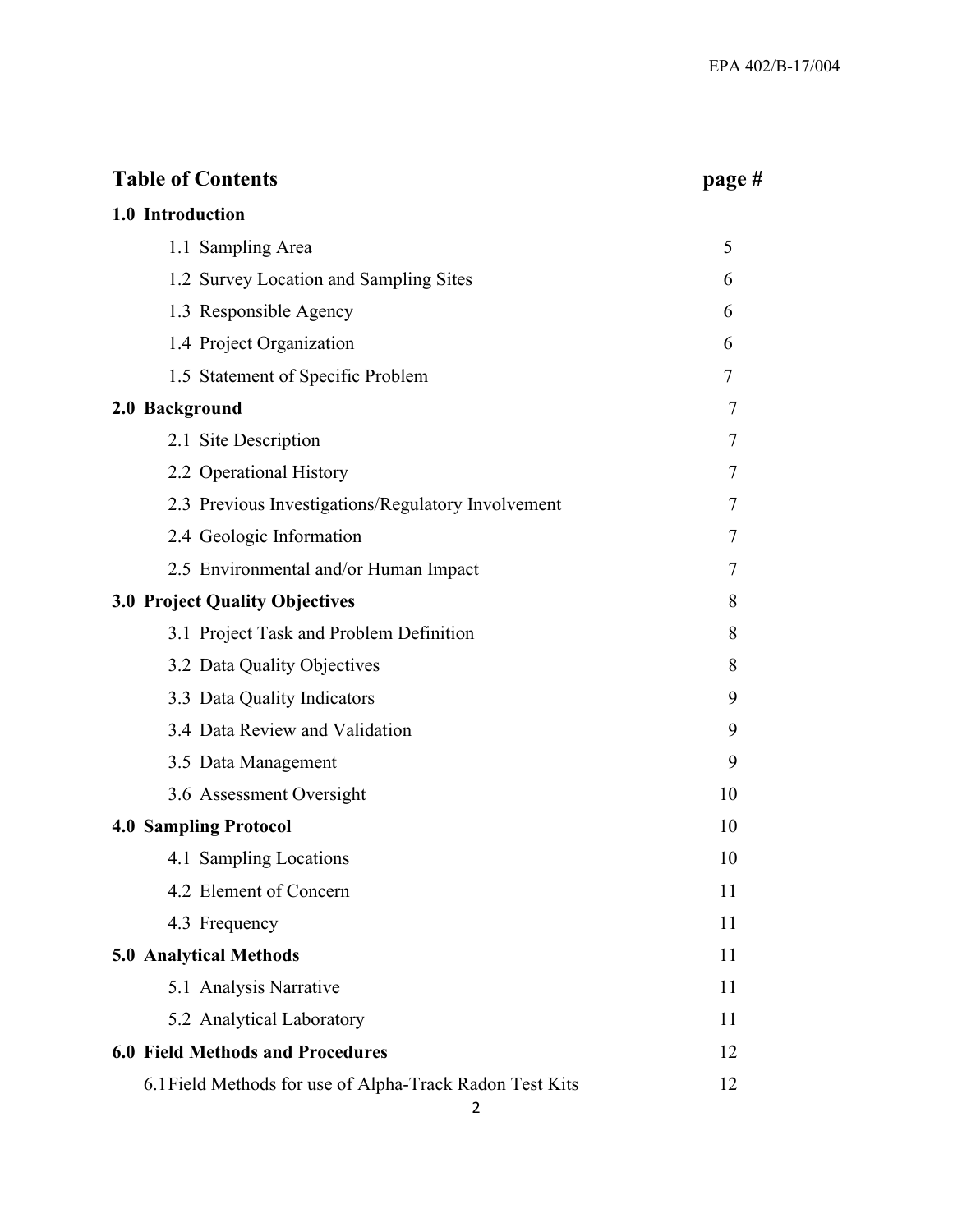| <b>Table of Contents (continued)</b>      |                                              | page # |
|-------------------------------------------|----------------------------------------------|--------|
| 6.1.1                                     | Method                                       | 12     |
| 6.1.2                                     | <b>Measurement Conditions</b>                | 12     |
| 6.1.3                                     | <b>Measurement Device Location</b>           | 13     |
| 6.1.4                                     | <b>Retrieval of Detectors</b>                | 13     |
| 6.2 Field Equipment                       |                                              | 13     |
| <b>7.0 Disposal of Residual Materials</b> |                                              | 14     |
|                                           | 8.0 Sample Documentation and Shipment        | 14     |
|                                           | 8.1 Field Notes and Logbooks                 | 14     |
| 8.2 Labeling                              |                                              | 14     |
|                                           | 8.3 Chain-of-Custody forms and Custody Seals | 14     |
|                                           | 8.4 Packaging and Shipment                   | 15     |
| <b>9.0 Quality Control</b>                |                                              | 15     |
|                                           | 9.1 Field Quality Control Samples            | 15     |
|                                           | 9.1.1 Duplicates (Collocated) Detectors      | 15     |
|                                           | 9.1.2 Field Control Detectors                | 16     |
|                                           | 9.2 Laboratory Quality Control Samples       | 16     |
|                                           | 9.2.1 Spiked Samples                         | 16     |
| <b>10.0 Field Variances</b>               |                                              | 16     |
|                                           | 11.0 Field Health and Safety Procedures      | 16     |
| <b>List of Appendices:</b>                |                                              | 17     |

### **Appendix A: References**

**1) Indoor Radon and Radon Decay Product Measurement Device Protocols** EPA 402-R-92-004, July 1992

**2) Protocols for Radon and Radon Decay Measurements in Homes**

EPA 402-R-93-003, June 1993

**3) A Citizen's Guide to Radon: The guide to protecting yourself and your family from Radon**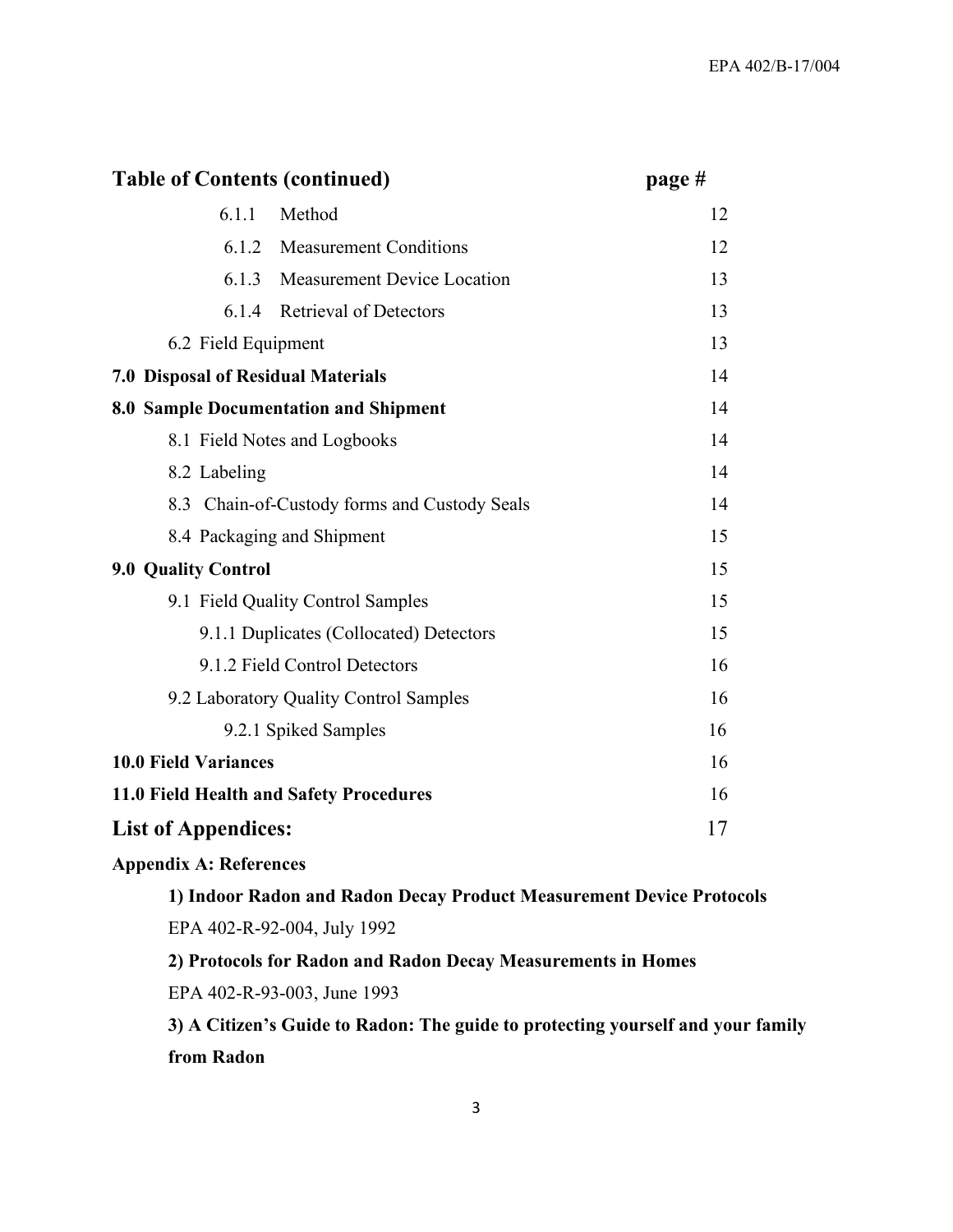### EPA 402-K-07-009, Revised May 2007

# **Appendix B: Laboratory Standard Operating Procedures, Technical References, and Forms**

- 1) QA Program for Radon Testers
- 2) Technical Information for Test Kit:
- 3) Radon System Calibration:
- 4) Background Calculation:
- 5) Sample Chain of Custody form:

# **Appendix C: Forms**

Field Data Form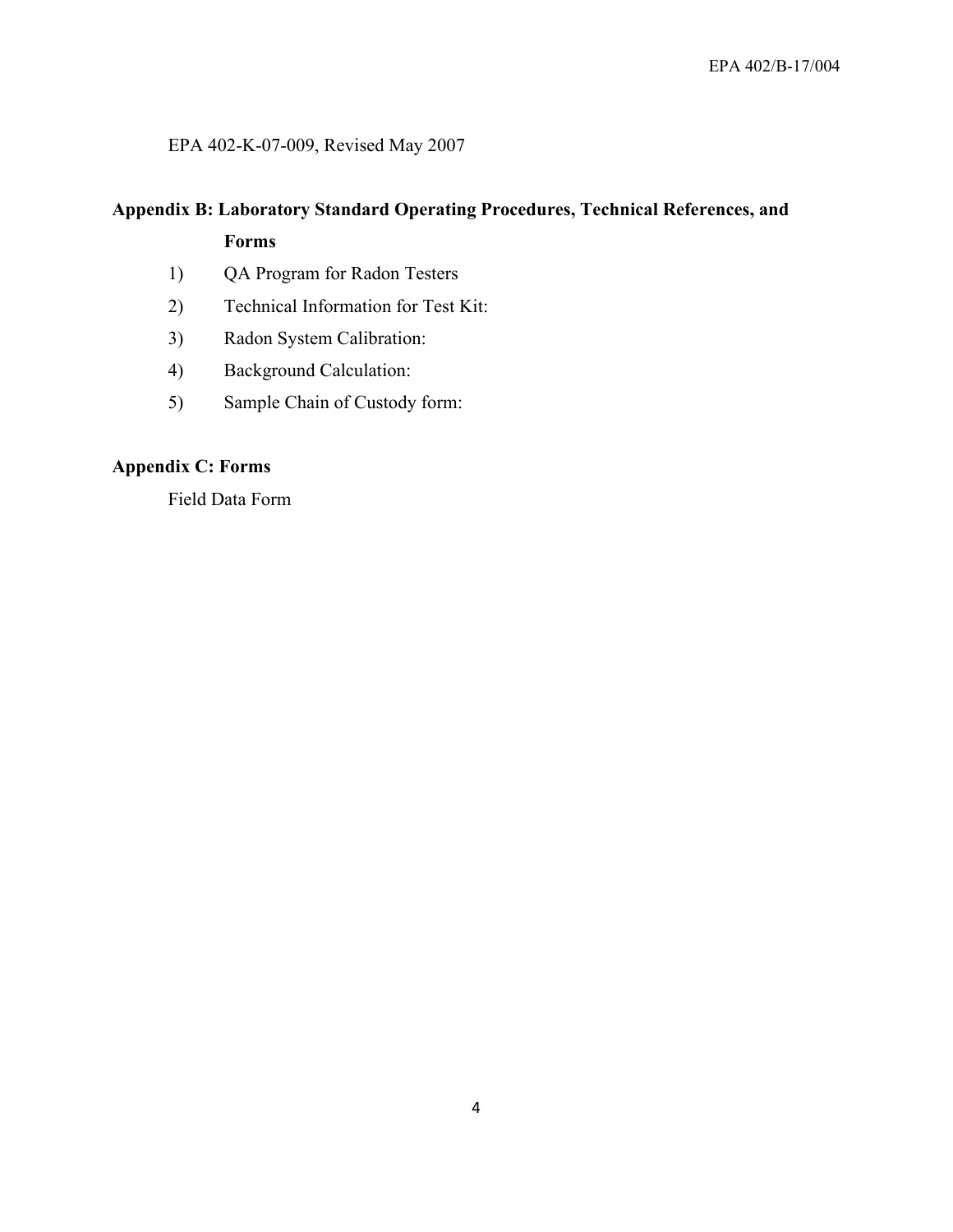# **1.0 Introduction**

*General sentence about the Tribe (location, area, population, types of buildings).* As part of the Tribe's on-going effort to investigate site-specific and area-wide environmental and human health concerns, the *name of environmental department* proposes to assess the homes, public buildings, and planned buildings located on Tribal land for the presence of radon.

This Radon Project is designed as a research and screening program to assist in the evaluation of the presence of radon in homes and public buildings on Tribal lands. Results from the Radon Project (RP) will be reviewed to develop a plan for mitigation, if necessary, as funding becomes available.

### 1.1 Sampling Area

The homes and other buildings are located *(describe location of Tribe on map* (Figure 1).

## *Place map here* **Figure 1**

1.2 Survey locations and Sampling Sites

The Tribal lands include *extent of physical boundaries*. All Tribal lands shall be referred to as the "Tribal Lands" in this document. The *name of Tribal* Community is located (*location within the U.S.)* Radon levels in existing residential and public buildings, as well as planned buildings (after construction); will be determined at as many locations as are practical on Tribal lands.

### 1.3 Responsible Agency

The Project Manager will be responsible for conducting sampling necessary to execute and maintain the RP. *Name of Tribe* has committed personnel and resources to implement the RP, including, but not limited to, the training of staff to conduct sampling in accordance with the procedures provided in the plan.

### 1.4 Project Organization

The general organizational structure to carry out the RP is detailed below: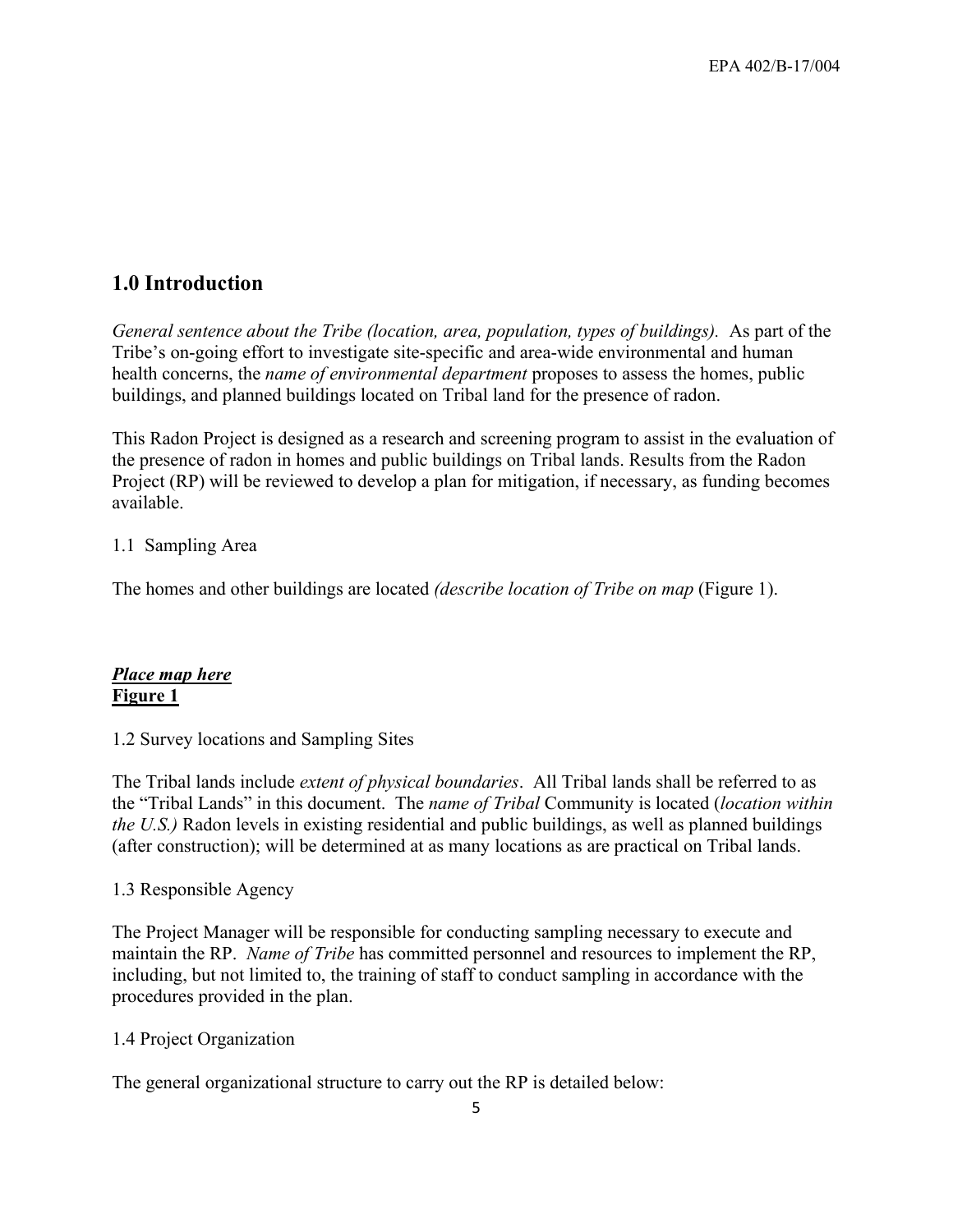### **Project Manager:**

#### **Quality Assurance Manager:**

### **Analytical Laboratory:**

The Project Manager will be the primary contact and will implement monitoring, collect and prepare samples, and maintain records. The Quality Assurance Manager provides independent oversight for project quality. The *name of lab* will provide *name of detectors* to the Tribe and be responsible for their analysis after exposure.

#### 1.5 Statement of the Specific Problem

*Name of Tribe* manages activities that promote the protection of human health and the environment. The inhalation of radon in levels greater than 4.0 pCi/L over prolonged periods of time poses a significant risk to human health. Prolonged exposure to radon and its decay products can increase the potential of developing lung cancer. Radon is present at some level in almost every region. The amount of radon in a particular building depends on the geology specific to the location of the building, building design and ventilation, and the amount of force that draws radon into the building from the soil. Due to the fact that the geology beneath different buildings varies significantly, as do the materials used to construct individual buildings, it is recommended that each building be tested for the presence of radon. The data gathered in this investigation will be used to determine the need for remedial action.

### **2.0 Background**

#### 2.1 Site Description

Air samples will be collected in residential and public buildings, as well as new buildings (after construction), located on Tribal land. All Tribal buildings will be tested. Testing will also be made available to private homeowners within the Tribal communities.

#### 2.2 Operational History

The *name of Tribe* operates and maintains public and Tribal Community buildings.

#### 2.3 Previous Investigations/Regulatory Involvement (*if applicable)*

A preliminary assessment of radon contamination was conducted on Tribal lands in *year*.

2.4 Geologic Information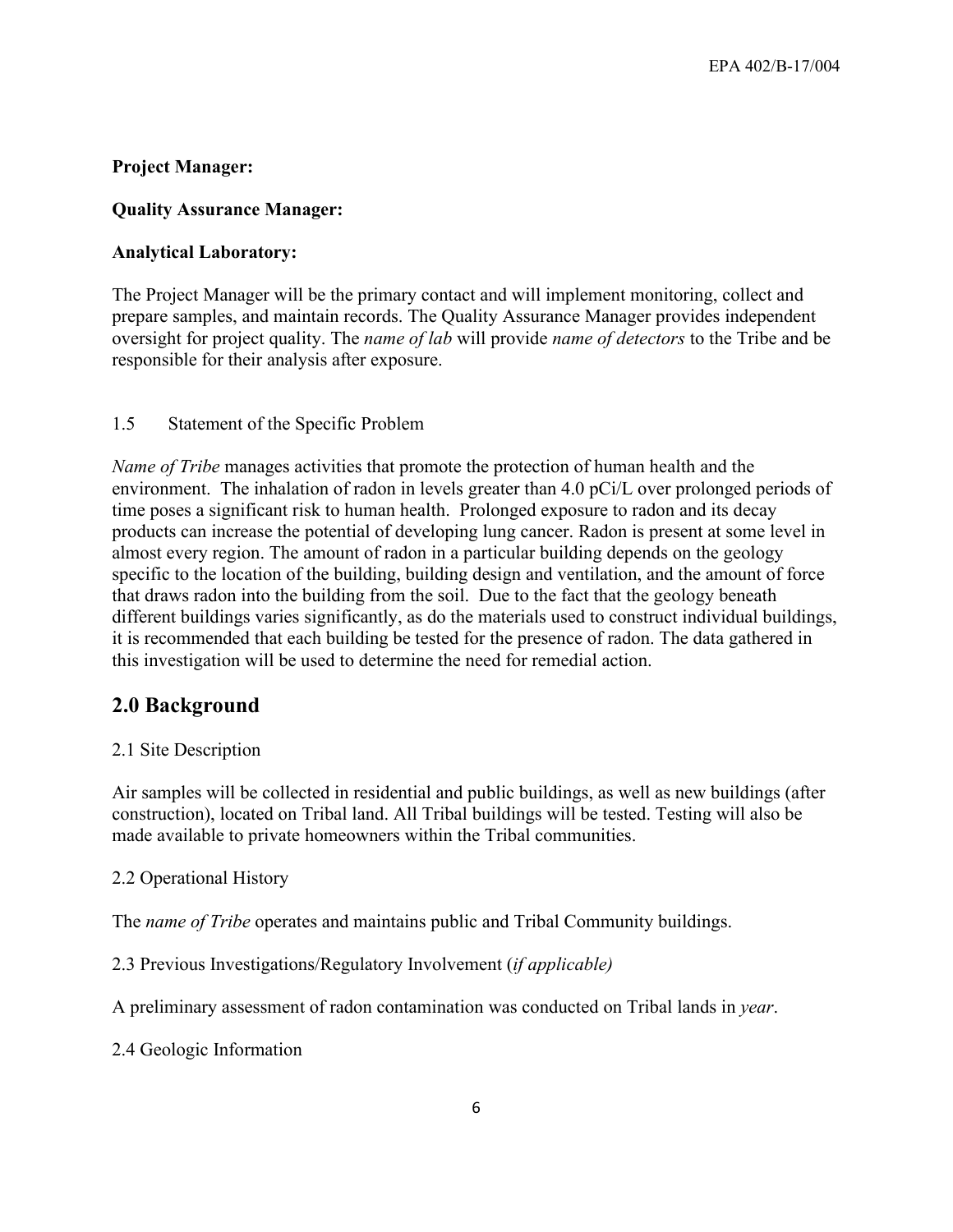*Name of Tribe* is located *geographic location*. The *general type of* soil is composed primarily of (*soil composition)* rock and has (*drainage characteristics)*. *General description of the landscape.*

2.5 Environmental and/or Human Impact

Inhalation of radon at levels greater than 4.0 pCi/L over prolonged periods of time poses a significant concern to human health. Prolonged exposure to radon and its decay products can increase the potential of developing lung cancer.

# **3.0 Project Quality Objectives**

3.1 Project Task and Problem Definition

The *name of Tribe* will establish a site-specific monitoring program to test all residential properties in the Tribal community, as well as existing Tribal public buildings and buildings that may be constructed in the future, to determine levels of radon gas present that may be impacting human health.

Monitoring will include:

- Sampling for radon.
- Analysis of samples to determine the level of exposure to radon.
- Reporting of results to Tribal Government and members.
- Recommendations for remediation of high levels of radon.
- Retesting properties with radon levels over 4.0pCi/L

3.2 Data Quality Objectives

Data for this project is intended to assist the *name of Tribe* in decision making for remediation of residential and public buildings exhibiting levels of radon equal to or greater than 4.0 pCi/L. The data should be adequate to address the following concern:

What is the average level of radon present in individual buildings located on Tribal lands at a level equal to or greater than the U.S. EPA's action level of 4.0 pCi/L?

In the event that the radon concentrations meet certain action levels, *name of Tribe* will implement the following actions in accordance with *Protocols for Radon and Radon Decay Product Measurements in Homes* (EPA 402-R-93-003, June 1993), Sec. 2.3.3;

| <b>Action Levels</b>                              | <b>Actions</b>                                                    |
|---------------------------------------------------|-------------------------------------------------------------------|
| Radon                                             |                                                                   |
| Data in individual building less than<br>4.0pCi/L | No further monitoring required.<br>However levels between 2.0 and |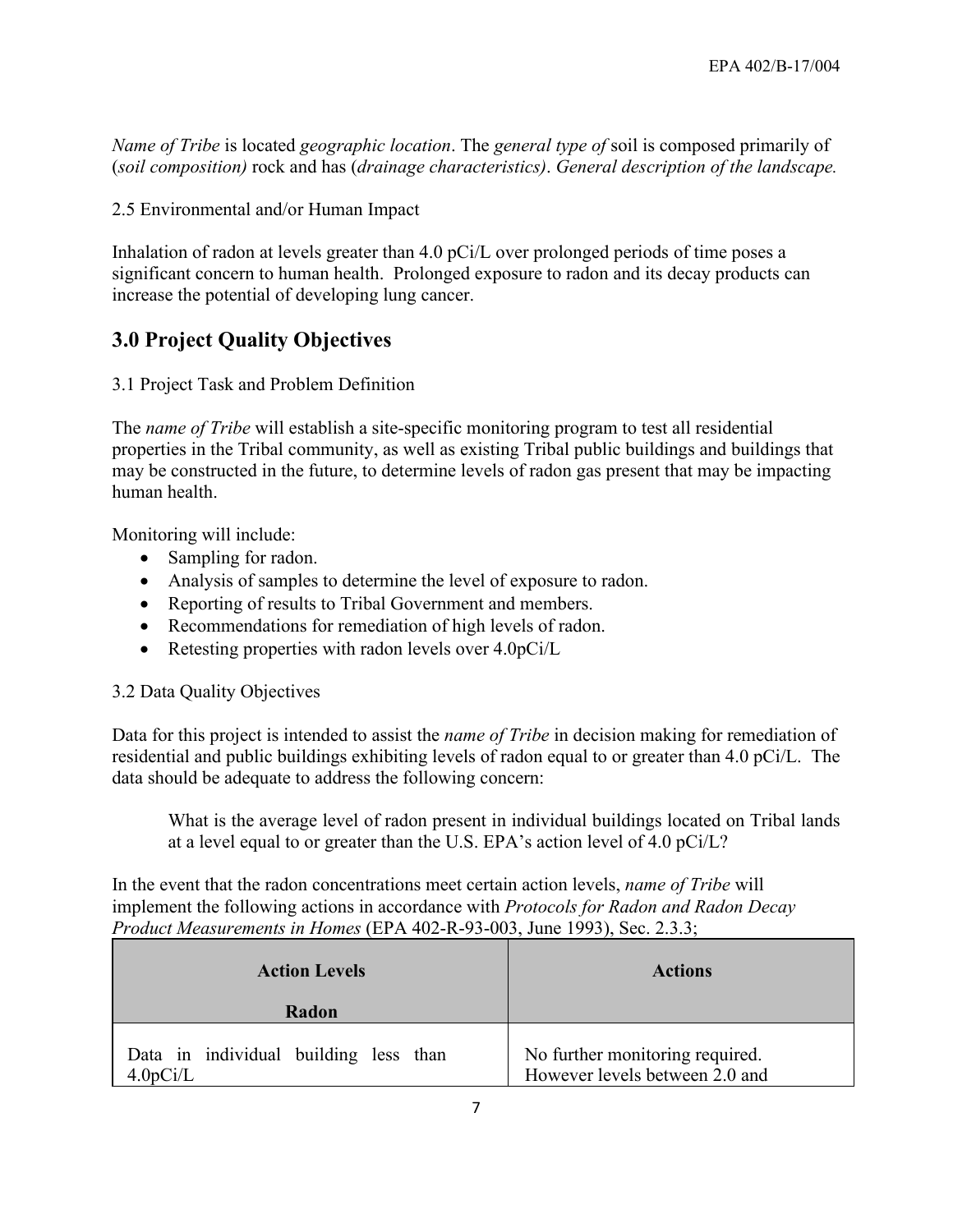|                                                                                                               | 4.0pCi/L may be considered for<br>mitigation.                                                                                             |
|---------------------------------------------------------------------------------------------------------------|-------------------------------------------------------------------------------------------------------------------------------------------|
| Data in individual building equal to or<br>greater than $4.0pCi/L$                                            | Interim mitigation by balancing<br>HVAC system and/or increasing<br>ventilation. Follow up with second<br>test.                           |
| Average of the data of initial test and the<br>data of the second test equal to or greater<br>than $4.0pCi/L$ | Recommend remediation of building<br>in accordance with EPA 402-R-93-<br>078 Radon Mitigation Standards, as<br>funding becomes available. |

## 3.3 Date Quality Indicators (DQI)

Data quality indicators (DQI) (accuracy, precision, completeness, representativeness, comparability and method detection limits) refer to quality control criteria established for various aspects of data gathering, sampling, or analysis activity. Due to the limited scope of the project, the pertinent data quality indicators are:

- Detection limits of the analytical method (see Section 5.1)
- Standard quality control conducted by the laboratory
- Field duplicates and field blanks collected by the monitoring technicians will be submitted blind to the analyst (see Section 9.0)
- Thorough record keeping by field and data entry technicians
- Review of data entered into database

### 3.4 Data Review and Validation

The Project Manager will review the laboratory report for compliance with the DQI's.

If the sample results do not comply with quality standards, the Project Manager will:

- Flag the data that is not in compliance
- Review the field notes for irregularities or inconsistencies
- Contact the analytical laboratory to discuss actions taken by the laboratory to correct problems

3.4 Data Management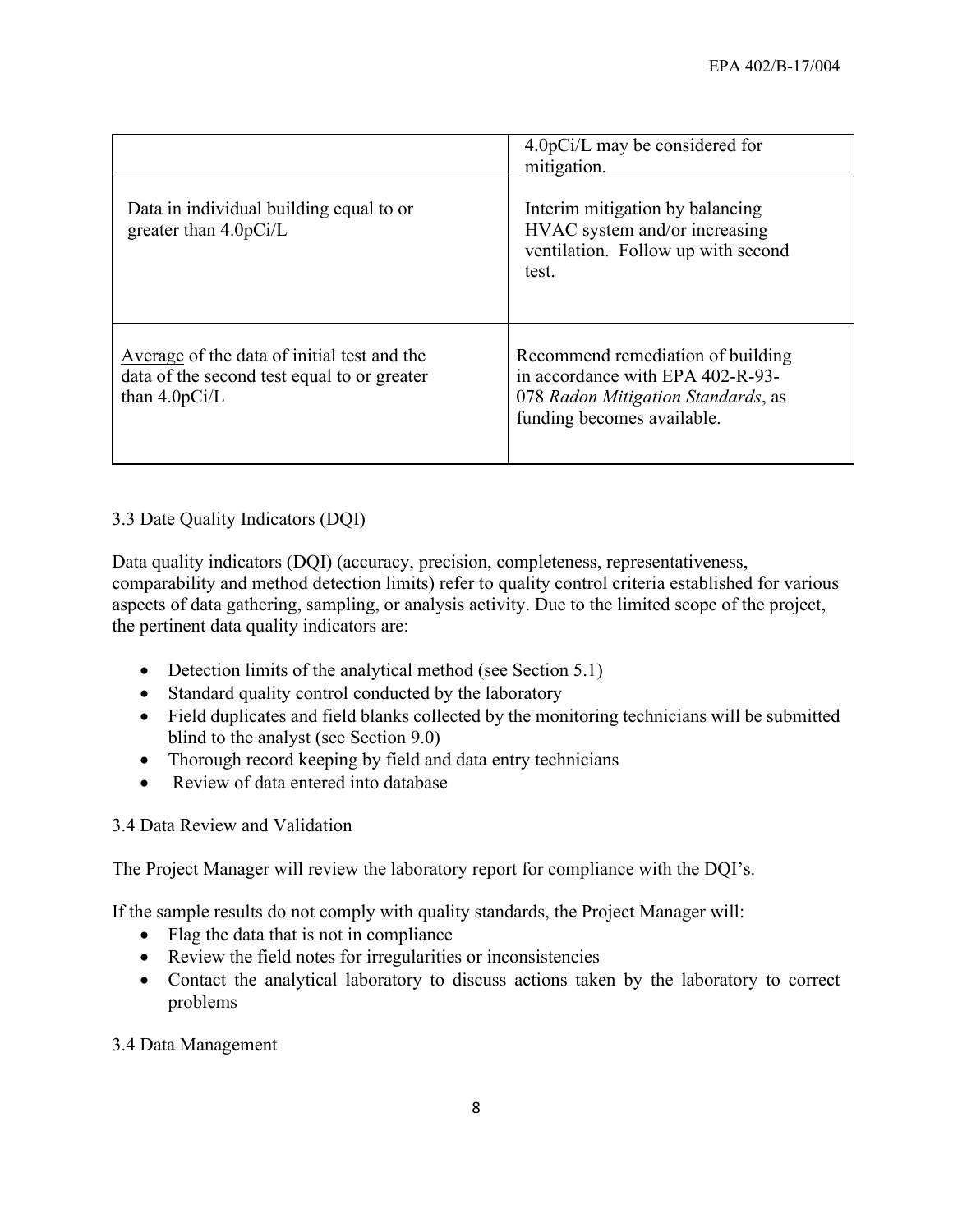The Project Manager will conduct or supervise staff completion of the following tasks to compile and evaluate the data collected, based on recommendations outlined in EPA guidance *Indoor Radon and Radon Decay Product Measurement Device Protocols (*EPA 402-R-92-004, July 1992) Sec. 1.2.4; a copy of the document is included as a reference in Appendix A.

- Data will be transferred to a spreadsheet or database approved by the *environmental department.* Summary data tables will be created and statistics performed to determine if the sampled residential and public buildings meet the long-term exposure action level of 4.0 pCi/L or greater.
- A summary report will be prepared showing the results of the monitoring including Task 1 above, the laboratory reports; field data sheets, chain of custody forms, and the assessment conducted by the *title of environmental officer*. The results will be reviewed with respect to the data quality objectives (see Section 3.2), and changes will be recommended to the QAPP if appropriate.
- After the data have been entered into electronic spreadsheets and/or databases, copies of all hard and/or electronic documentation will be stored off-site in a locked, fire-proof file cabinet.

### 3.6 Assessment Oversight

The *title of Environmental Officer* will review the project to determine that:

- Field quality control measures have been conducted (e.g. duplicate and blank sample collection)
- Laboratory quality control measures have been conducted in accordance with the Standard Operating Procedures
- Data transferred from laboratory reports has been entered correctly into tables, charts, or graphs for evaluation
- Data quality objectives have been met
- Procedural changes made in the field or laboratory are incorporated in the QAPP

The *title of environmental officer* will document the Radon Program evaluation in a memorandum. This shall be submitted to the Project Manager in a timely manner. A hard copy will be placed in the project file.

# **4.0 Sampling Protocol**

### 4.1 Sampling Locations

Radon is present at some level in almost every region. The amount of radon in a particular building depends on the geology specific to the location of the building, the amount of negative pressure that draws radon into the building from the soil, and the effectiveness of the building's ventilation. It is recommended that each building be tested for the presence of radon. *The*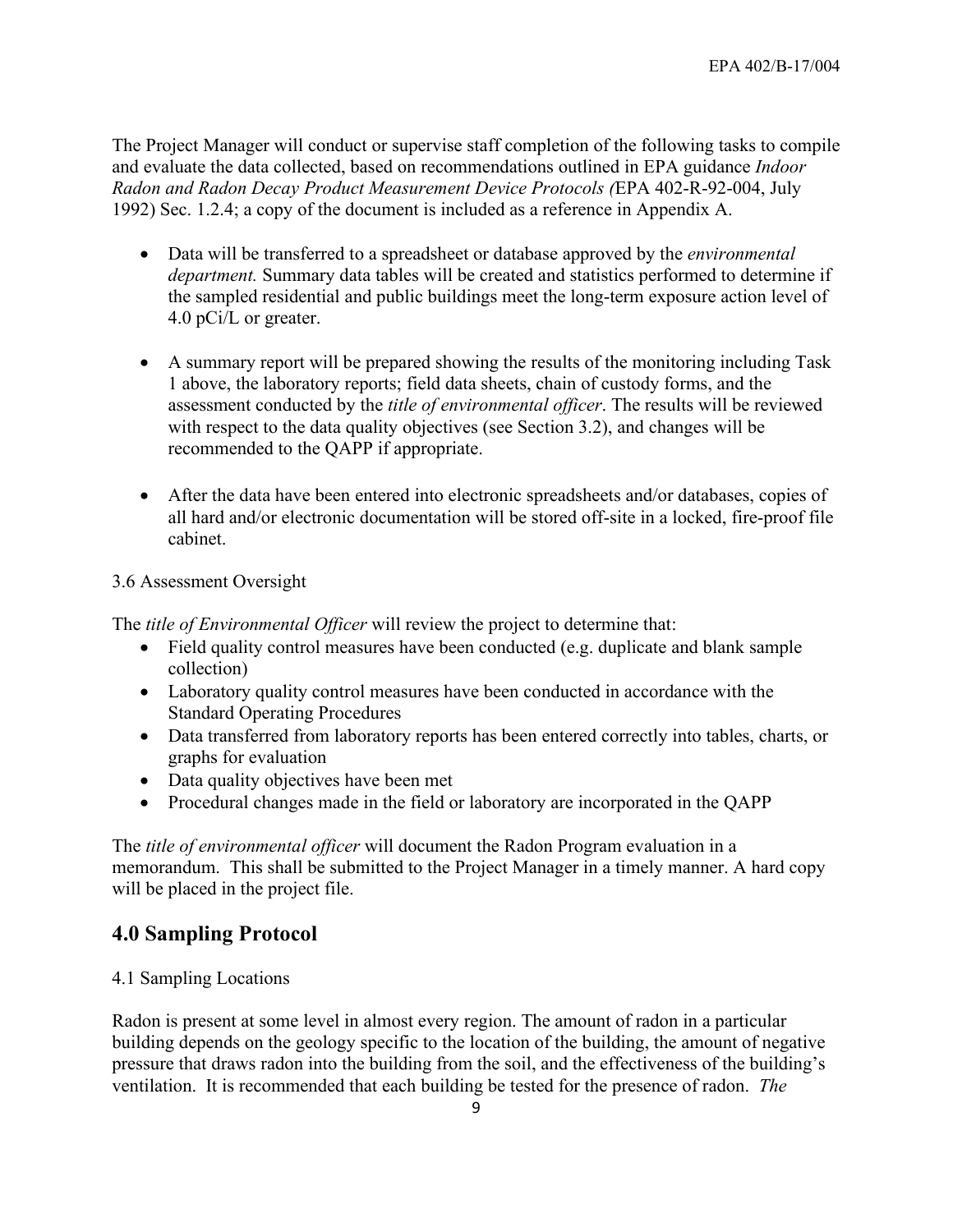*environmental department* will test all residential buildings of the Tribal community and all public Tribal buildings that are currently in use. This includes: *titles of buildings in addition to residential buildings*.

#### 4.2 Element of Concern

Radon is the element of concern for which sampling is to be conducted in buildings on Tribal lands. The inhalation of radon at levels equal to or greater than 4 pCi/L, over prolonged periods of time, poses a significant concern to human health. Levels above 10pCi/L are more hazardous and are cause for immediate mitigation. Since it has not been absolutely determined what constitutes a safe level of exposure, homeowners with radon levels from 2 to 4pCi/L may want to take mitigation measures. A long term goal of the federal government is to reduce indoor levels of radon to the average outdoor level of 0.4pCi/L. Prolonged exposure to radon and its decay products can increase the potential of developing lung cancer.

#### 4.3 Frequency

Sampling frequency under this plan is proposed to serve as a screening for the presence of radon in individual buildings on Tribal lands. EPA guidance *A Citizen's Guide to Radon: The Guide to Protecting Yourself and Your Family From Radon, 402-K-07-009* recommends that action be taken to reduce indoor radon levels in public and residential buildings if there is a radon test with results of 4pCi/L or higher. The *name of Tribe* will sample for 60 to 90 days initially and then will determine whether or not a second test is needed depending on the results of the first test. Additional sampling events may take place in the future to evaluate any future construction on Tribal land.

### **5.0 Analytical Methods**

#### 5.1 Analysis Narrative

Radon Test Kits will be placed in homes and public buildings according to EPA Guidelines as detailed in "*Protocols for Radon and Radon Decay Product Measurements in Homes*" (EPA 402-R-92-003). Radon samples will be collected at as many building locations as possible using the *name of detector*. Test duration will be 60 to 90 days. Duplicates will be collected at 10% of the locations. Field blanks will be collected at 5% of the locations tested. Test kits will then be sent in for analysis to *the laboratory using laboratory* protocols and following chain of custody procedures with supporting documentation.

Winter is the preferred season for sampling because there is usually less outside air coming into buildings.

#### 5.2 Analytical Laboratory

The analytical laboratory selected for the project is *name of laboratory*. The laboratory is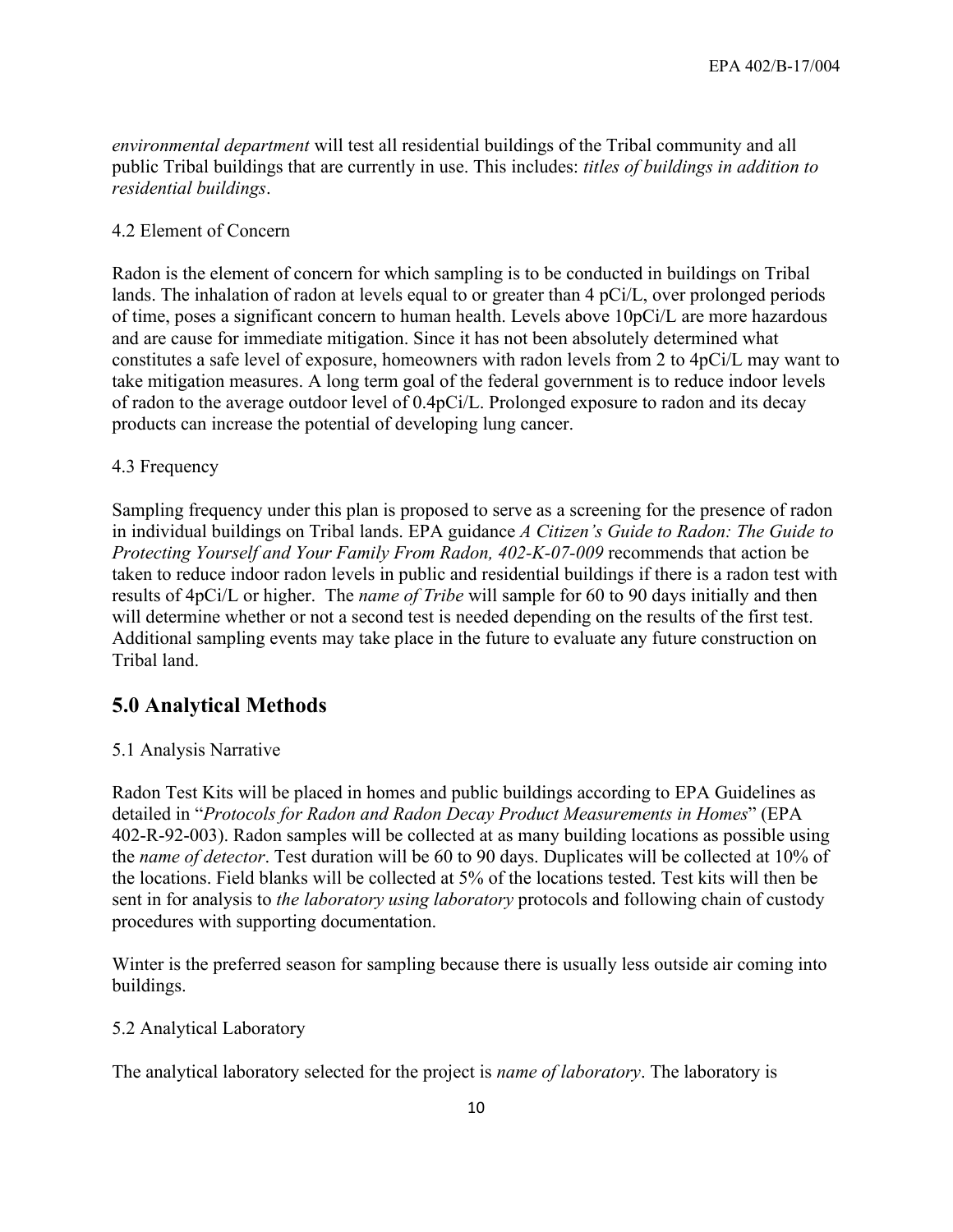licensed by the *licensing agency*, License #

Samples collected by the *environmental department* will be shipped to the laboratory in a timely manner after collection according to *name of laboratory* protocols.

# **6.0 Field Methods and Procedures**

6.1 Field Methods for use of *name of test kits.*

6.1.1 Method (EPA 402-R-92-004, 1992, Sec. 2.2)

*Name of detectors* are passive sampling devices, requiring only to be open to the atmosphere to operate. The *name of kit* contains an alpha sensitive foil inside a filtered diffusion chamber. During the decay of radon inside the chamber, alpha particles are released that damage the foil, hence the "track." When the detector is analyzed, *describe the processing steps for the analysis*. Radon concentration is calculated from the number of tracks and number of days the kit was deployed. Concentration is reported in picocuries per liter (pCi/L)

*Name of detector* is designed for long term use, from two (2) weeks to one (1) year and does not require closed house conditions.

### 6.1.2 Measurement Conditions (EPA 402-R-92-004, 1992, Sec. 1.2.2)

To the extent possible, *environmental department* will ensure that the following conditions exist prior to and during a measurement period to standardize the measurement conditions:

- Winter is the preferred season for sampling as windows and doors are more often closed to cold weather. If measurements must be made during a warmer season, meeting the criteria listed below will satisfy the closed-building conditions.
- Internal-external air exchange systems (other than a furnace) such as high-volume attic and window fans will not be operating during measurements of and for at least 12 hours before measurements are initiated.
- Air conditioning systems that recycle interior air do not need to be turned off.
- Normal operation of permanently installed air-to-air heat exchangers may also continue during closed-building conditions.
- Where permanent radon mitigation systems have been installed, the operational schedules of these systems should continue to be followed during the measurement period.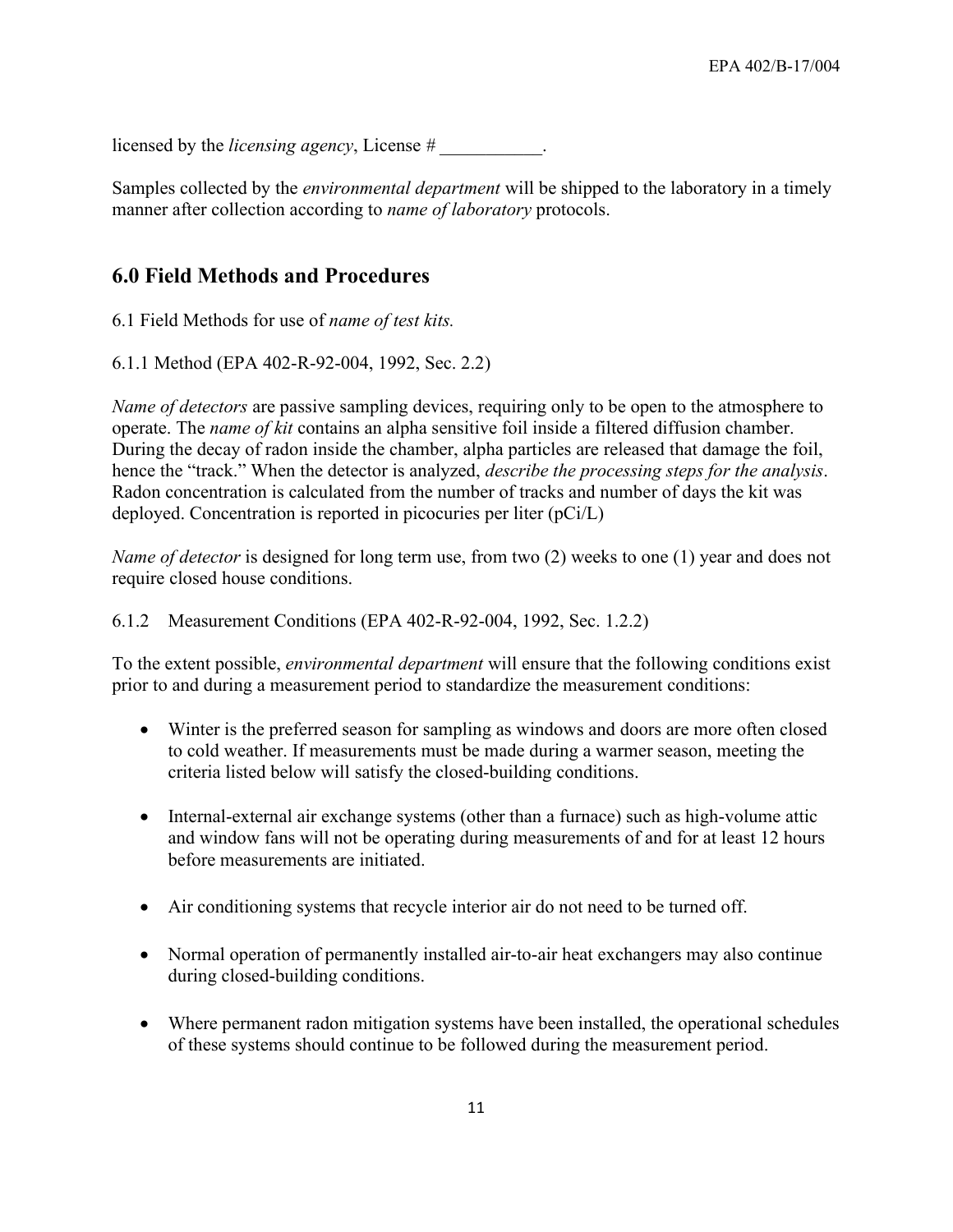• Closed-building conditions will be verified and must be maintained when they are not the normal living conditions.

6.1.3 Measurement Device Location **(**EPA 402-R-93-003, 1993, Sec. 2.2) and (EPA 402-R-92- 004, 1992, Sec 1.2.3).

- Short-term measurements will be made in the lowest lived-in level of the house. The following criteria will be applied to select the location of the detector within a room on this level. A position will be selected where the detector will not be disturbed during the measurement period and where there is adequate room for the device.
- The measurement will be away from made near drafts caused by heating, ventilation, and air conditioning vents, doors, fans, and windows. Placing detectors near excessive heat, such as a fireplace or in direct sunlight, and areas of high humidity will be avoided.
- The measurement location will not be within 90 centimeters (3 feet) of windows or other openings in the exterior wall. If there are no potential openings (e.g. windows) in the exterior wall, then the measurement location will not be within 30 centimeters (1 foot) of the exterior walls of the building.
- The detector will be at least 50 centimeters (20 inches) from the floor, and at least 10 centimeters (4 inches) from other objects. For those detectors that may be suspended, an optimal height for placement is in the general breathing zone, such as 2 to 2.5 meters (about 6 to 8 feet) from the floor.
- In general, measurements will not be made in kitchens, laundry rooms, closets, or bathrooms.

6.1.4 Retrieval of Detectors (EPA 402-R-92-004, 1992 Sec. 2.4.8)

At the end of the monitoring period, the detector will be inspected for any deviation from the conditions described in the logbook at the time of deployment. Any changes will be noted. The detector will be resealed using the original protective cover, then returned to the laboratory as soon as possible for analysis.

### 6.2 Field Equipment

The following will be used to measure radon:

- A test kit (provided by the laboratory) that includes *name of detector* sealed with a protective cover;
- An instruction sheet and sampling data sheet for the test location;
- A shipping container, along with appropriate mailing label; and
- A data collection logbook.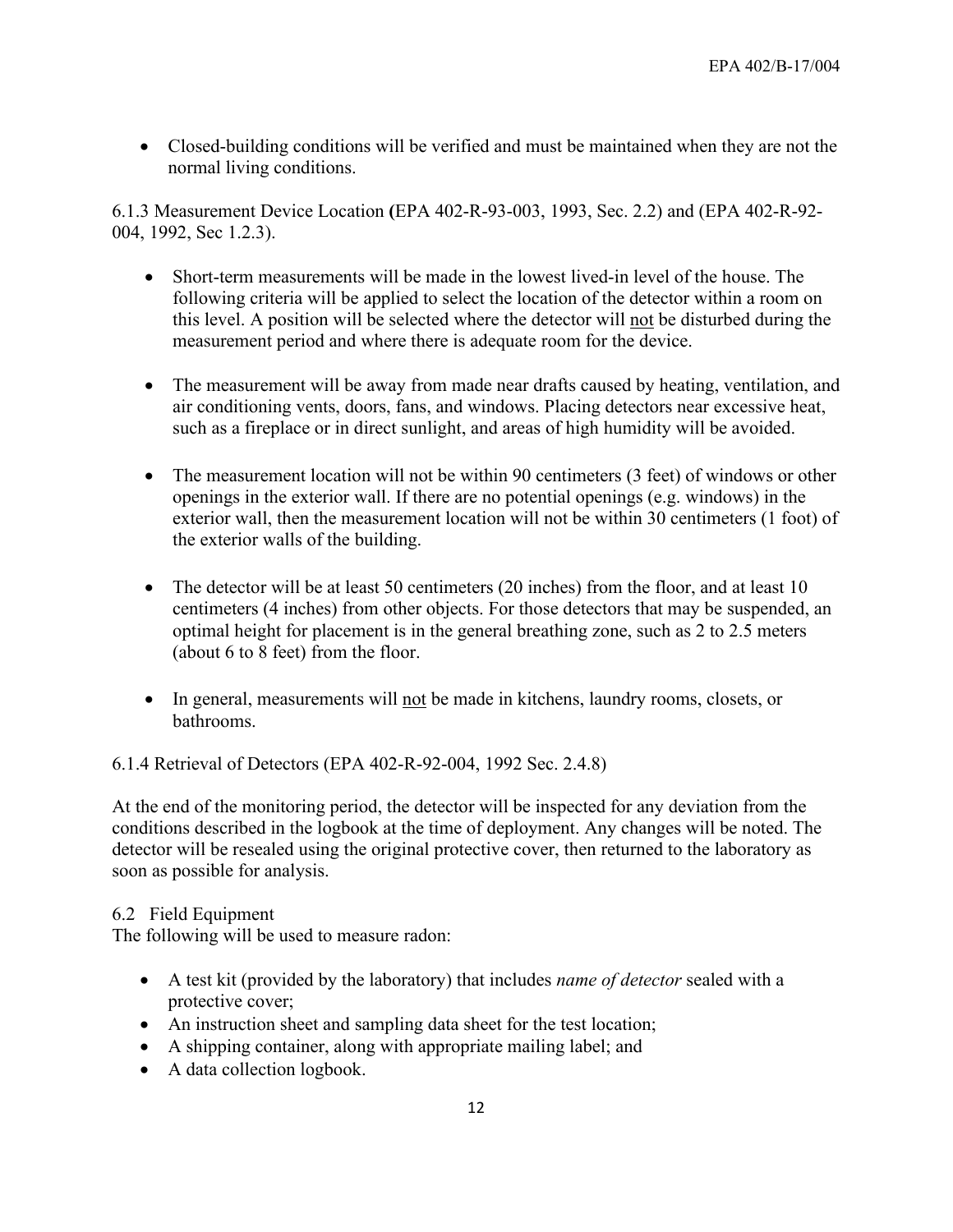# **7.0 Disposal of Residual Materials**

In the process of collecting environmental samples at the testing sites during the investigation, the monitoring technician will generate different materials for disposal:

Disposable sampling equipment

For the low levels of contamination and routine sampling that will likely be found, the following disposal methods will be used:

Disposable equipment will be double bagged and placed in a municipal refuse dumpster.

These wastes are not considered hazardous and can be sent to a municipal landfill.

# **8.0 Sample Documentation and Shipment**

8.1 Field Notes and Logbooks

At a minimum, the following information will be recorded during the collection of each sample. (EPA 402-R-92-004, 1992, Sec. 1.2.4)

- Sample location and description
- Name of technician
- Date and time of sample collection
- Field observations and details related to analysis and/or integrity of samples (e.g. weather conditions, noticeable drafts in testing room, unusual temperatures, noticeable humidity, and/or any other unusual condition present during the time of testing.)

A copy of the field data/instruction sheet is included in Appendix C.

### 8.2 Labeling

All samples collected will be clearly labeled for proper identification in the field and for tracking in the laboratory. All labels are pre-applied to the individual test kits. Each *name of detector* and information card has a unique 6-digit identifier that corresponds to the foil in the detector. These numbers are used to reduce the potential for sample mishandling. The following information will be included on the label:

- Resident identification number (or applicable duplicate or blank identification number)
- Detector number
- Test location
- Start date and end date of sample

8.3 Chain of Custody Forms and Custody Seals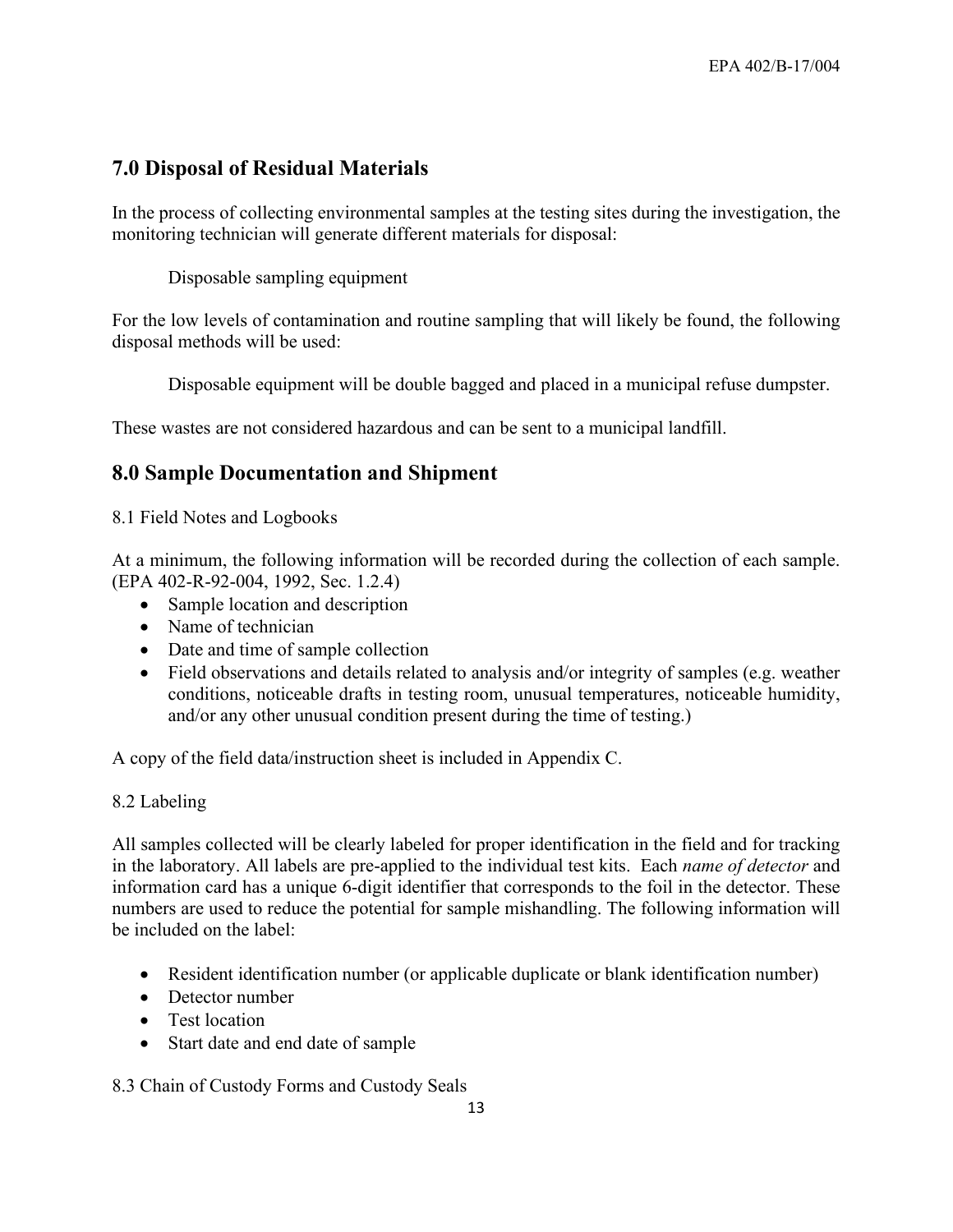A chain of custody record will accompany all sample shipments for analysis. The chain of custody form will identify the contents of each shipment and maintain the custodial integrity of the samples. Generally, a sample is considered to be in someone's custody if it is either in that person's physical possession, in someone's view, locked up, or kept in a secured area that is restricted to authorized personnel only. When samples are shipped, the custody of the samples will be the responsibility of the *name of tribe*. The designee will sign the chain of custody form in the "relinquished by" box and note date, time, and unique monitor number.

Sample numbers for all samples, field duplicates, and blanks will be documented on this form. A request for the laboratory to use one of the samples for laboratory QC sample will also be noted on this form. A copy shall be made for the *environmental department* project files. A copy of the chain of custody form is included in Appendix C.

8.4 Packaging and Shipment

The following packaging procedures will be followed for all samples.

- All sample containers will be placed in a strong outside shipping container if needed.
	- Seals will be checked on the individual test kits for tightness.
	- Empty space in the shipping container will be filled with bubble wrap or Styrofoam peanuts to prevent movement and possible loosening of seals on test kits during transport or shipment.
	- Each shipping container will be securely taped shut with fiberglass strapping tape, and custody seals will be affixed to the front, right and back of each shipping container.

Records will be maintained by the *name of Tribe* of the following information:

- Copy of the chain of custody form
- Total number of test kits shipped to the laboratory
- Carrier, air bill number(s), method of shipment (i.e. priority, next day)
- Shipment date and date the laboratory should receive the test kits.

# **9.0 Quality Control**

9.1 Field Quality Control Samples

9.1.1 Duplicates (Collocated) Detectors (EPA 402-R-92-004, 1992, Sec. 2.4.11.3)

Duplicate detectors (field duplicate) samples will be collected to monitor the precision of the measurements. A duplicate will be collected for 10% of the devices that are deployed. Duplicates will be labeled with a unique location identification number known only to the staff of the *environmental department* and will be submitted blind to the analytical laboratory.

Precision will be monitored using the results of the duplicate detector analyses. Duplicate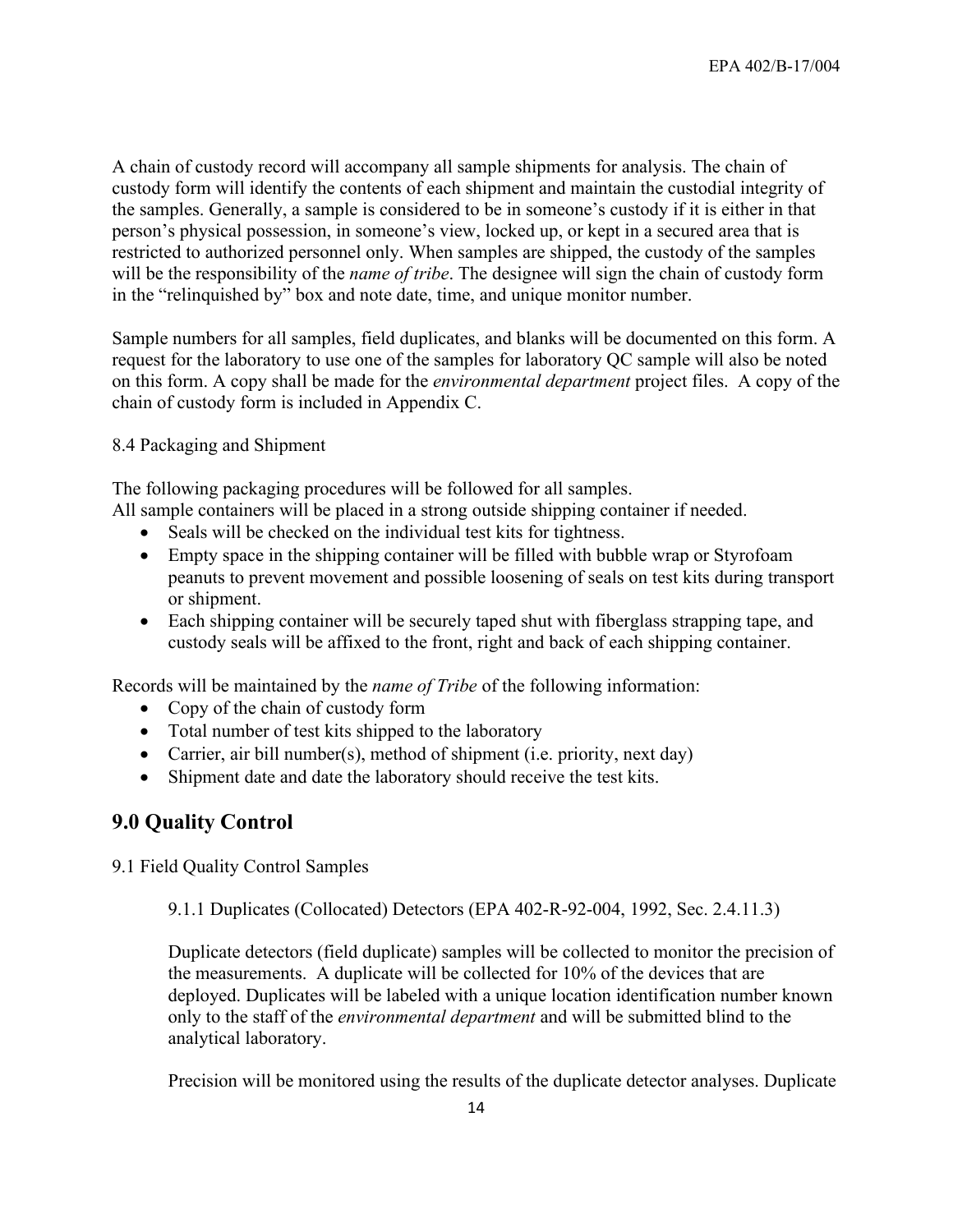measurements should achieve a relative percent difference of 10% or less at 4pCi/L or greater. (EPA 402-R-92-004, 1992, Sec. 2.4.10.2)

9.1.2 Field Control Detectors

Field Control Detectors (field blank) samples will be used to monitor the *name of detector* response to handling, storage, and shipment. Field blanks are unexposed detectors that are moved through the sampling protocol and handled in the same manner as exposed detectors, then analyzed. Blanks will be collected for 5% of the devices that are deployed. Blank samples will be labeled with a unique identification number known only to the staff of the *name of Tribe* and will be submitted blind to the analytical laboratory. Any value above the lower limit of detection (LLD) will prompt an investigation at the laboratory to determine the cause of the elevated reading.

9.2 Laboratory Quality Control Samples

The laboratory will conduct QC checks in accordance with its Standard Operating Procedures and Quality Assurance Plan. (See Appendix B)

9.2.1 Spiked Samples

Spiked samples are detectors that have been exposed to known concentrations in a radon calibration chamber traceable to NIST or equivalent Standards Laboratory. Spiked samples should be at least 3% of all measurements performed. The average value of the spiked detectors must be within +/- 25% of reference value.

### **10.0 Field Variances**

As conditions in the field vary, it may become necessary to implement minor modifications to sampling as presented in this plan. When appropriate, the QA Manager will be notified and a verbal approval will be obtained before implementing the changes. Modifications to the approved plan will be documented in the final report (Section 3.6). Significant revisions should also be incorporated in the written plan.

### **11.0 Field Health and Safety Procedures**

Monitoring technicians must follow the safety guidelines required by *environmental department* in accordance with the Occupational Safety and Health Administration (OSHA) Standards and Guidelines and provisions of the Occupational Safety and Health Act of 1970.